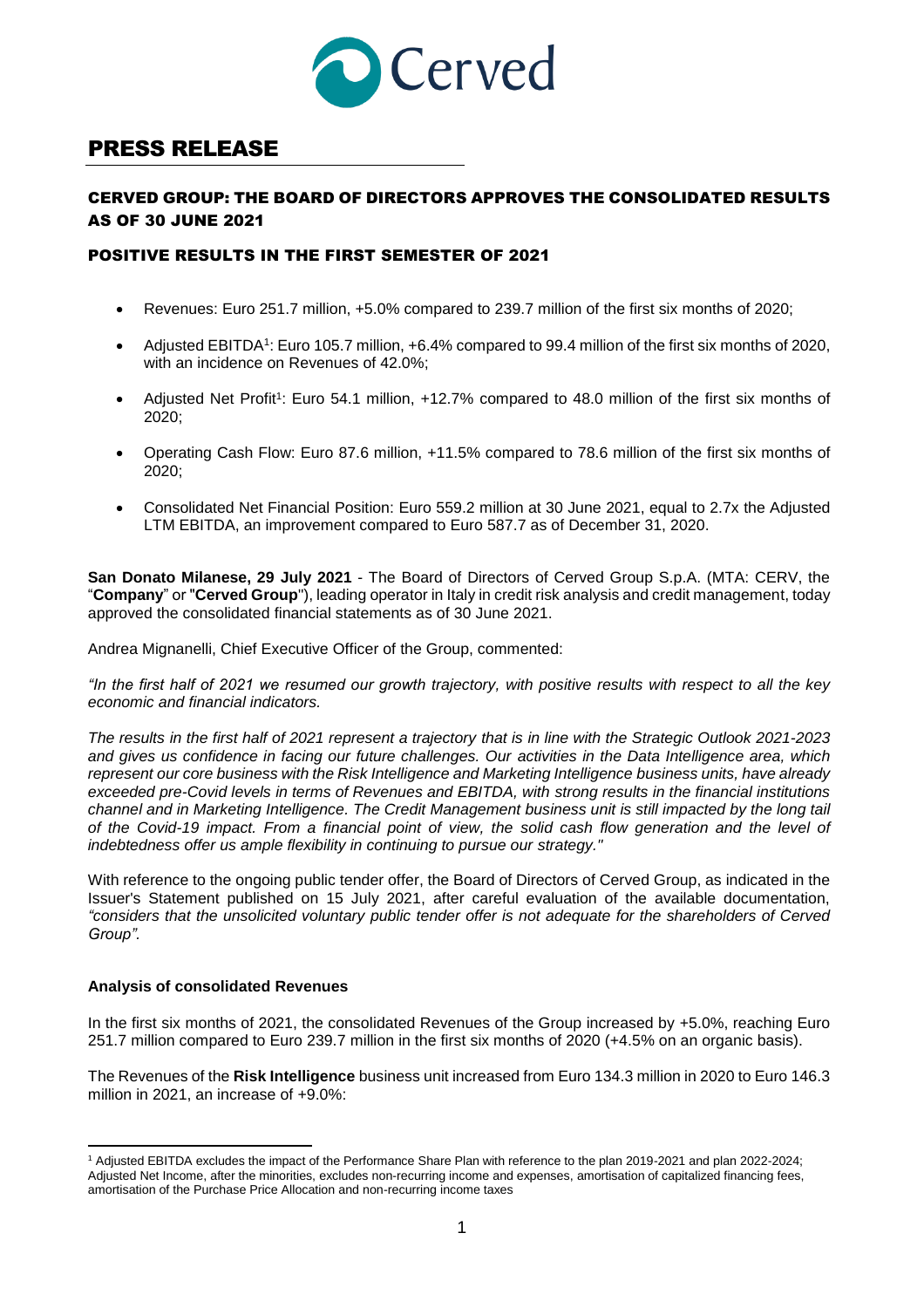

- the Corporate segment showed an increase of +9.8% compared to the first semester of 2020, mainly in the Credit Risk and Credit & ESG Rating service lines;
- the Financial Institutions segment also recorded an increase compared to 2020 (+8.0%), mainly thanks to the Credit Risk and Credit & ESG Rating services and the support services provided to banks with respect to loans issued under the Fondo Centrale di Garanzia.

Revenues relating to the **Marketing Intelligence** business unit increased from Euro 29.9 million in 2020 to Euro 31.6 million in 2021, up by +5.8% compared to the previous period, mainly due to the following combined effect:

- the recovery of the delay detected in the first quarter of 2021 in the Advanced Analytics area on certain projects;
- the growth in revenues from Sales Intelligence and Digital Marketing.

Revenues relating to the **Credit Management** business unit declined from Euro 75.5 million in 2020 to Euro 73.7 million in 2021, down by Euro 1.8 million, equal to -2.4%. This result is mainly affected by:

- the decrease in the NPL Banking service line, which in the first half of 2020 still benefited from the tail end of the contract with Monte Paschi di Siena for an amount equal to Euro 3.1 million;
- the delay in collections due to the Covid 19 pandemic, which resulted in the closure of the courts for three months starting from April 2020, with impacts on the timing of the judicial auctions.

With reference to the **Data Intelligence** area, made up of the Risk Intelligence and Marketing Intelligence business units, it should be noted that Revenues in the first six months of 2021 amounted to Euro 177.9 million, +10.7% higher than Euro 160.7 million in the first six months of 2019.

| <b>Revenues</b><br>in millions of Euro     | <b>First</b><br><b>Semester</b><br>2019 | <b>First</b><br><b>Semester</b><br>2020 | <b>First</b><br><b>Semester</b><br>2021 | % Growth<br>2021/2020 | % Growth<br>2021/2019 |
|--------------------------------------------|-----------------------------------------|-----------------------------------------|-----------------------------------------|-----------------------|-----------------------|
| Risk Intelligence - Financial Institutions | 63.1                                    | 63.8                                    | 68.9                                    | 8.0%                  | 9.2%                  |
| Risk Intelligence - Corporates             | 80.1                                    | 70.5                                    | 77.4                                    | 9.8%                  | $(3.4\%)$             |
| Risk Intelligence                          | 143.2                                   | 134.3                                   | 146.3                                   | 9.0%                  | 2.2%                  |
| Marketing Intelligence                     | 17.5                                    | 29.9                                    | 31.6                                    | 5.8%                  | 80.6%                 |
| Data Intelligence                          | 160.7                                   | 164.2                                   | 177.9                                   | 8.2%                  | 10.7%                 |
| <b>Credit Management</b>                   | 85.5                                    | 75.5                                    | 73.7                                    | $(2.4\%)$             | $(13.8\%)$            |
| <b>Consolidated Revenues</b>               | 246.2                                   | 239.7                                   | 251.7                                   | 5.0%                  | 2.2%                  |

## **Analysis of Consolidated** *Adjusted* **EBITDA**

Consolidated Adjusted EBITDA of Euro 105.7 million in the first six months of 2021 represents an increase of +6.4% compared to the first six months of 2020 (+6.3% on an organic basis). The Group's Adjusted EBITDA margin stood at 42.0% compared to 41.5% in the previous period.

With reference to the **Data Intelligence** area, made up of the Risk Intelligence and Marketing Intelligence business units, it should be noted that EBITDA in the first six months of 2021 stood at Euro 86.4 million, +7.8% higher than the Euro 80.1 million in the first six months of 2019.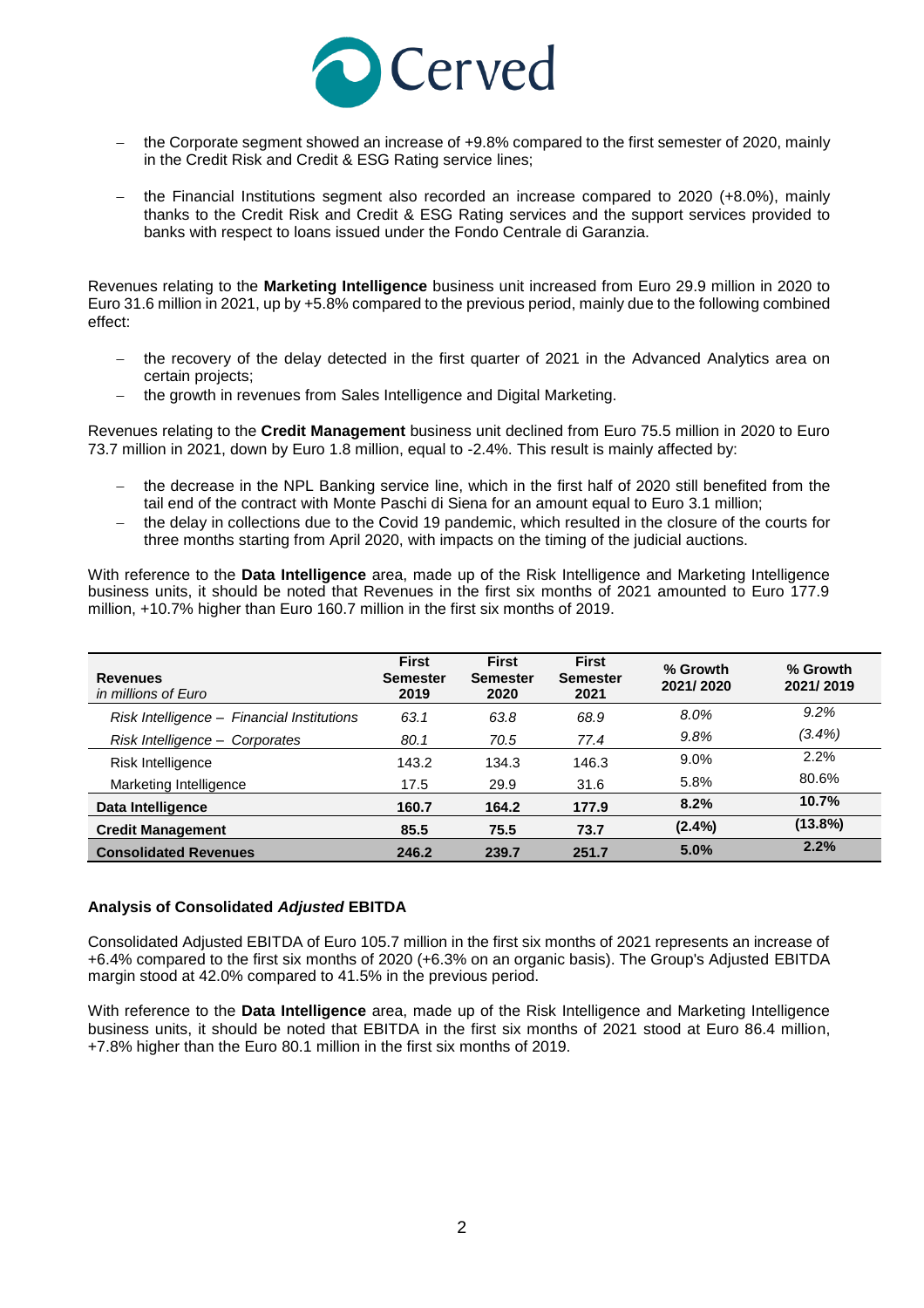

| <b>Adjusted EBITDA</b><br>in millions of Euro | <b>First</b><br><b>Semester</b><br>2019 | <b>First</b><br><b>Semester</b><br>2020 | <b>First</b><br><b>Semester</b><br>2021 | % Growth<br>2021/2020 | % Growth<br>2021/2019 |
|-----------------------------------------------|-----------------------------------------|-----------------------------------------|-----------------------------------------|-----------------------|-----------------------|
| Risk Intelligence                             | 77.0                                    | 69.6                                    | 76.5                                    | 9.8%                  | (0.6%)                |
| Marketing Intelligence                        | $3.2\,$                                 | 6.7                                     | 9.9                                     | 47.1%                 | 213.3%                |
| Data Intelligence                             | 80.1                                    | 76.4                                    | 86.4                                    | 13.1%                 | 7.8%                  |
| <b>Credit Management</b>                      | 30.9                                    | 23.0                                    | 19.3                                    | $(16.0\%)$            | (37.4%)               |
| <b>Adjusted EBITDA</b>                        | 111.0                                   | 99.4                                    | 105.7                                   | 6.4%                  | $(4.8\%)$             |
| <b>Adjusted EBITDA Margin</b>                 | <b>First</b><br><b>Semester</b><br>2019 | <b>First</b><br><b>Semester</b><br>2020 | <b>First</b><br><b>Semester</b><br>2021 |                       |                       |
| Risk Intelligence                             | 53.7%                                   | 51.9%                                   | 52.3%                                   |                       |                       |
| Marketing Intelligence                        | 18.1%                                   | 22.6%                                   | 31.3%                                   |                       |                       |
| Data Intelligence                             | 49.9%                                   | 46.5%                                   | 48.6%                                   |                       |                       |
| <b>Credit Management</b>                      | 36.1%                                   | 30.5%                                   | 26.2%                                   |                       |                       |
| <b>Adjusted EBITDA Margin</b>                 | 45.1%                                   | 41,5%                                   | 42,0%                                   |                       |                       |

## **Analysis of the Consolidated Net Result**

As of June 30, 2021, the Consolidated Net Result before minorities was Euro 84.3 million.

The Adjusted Net Result after the minorities - which excludes non-recurring expenses and income, the amortized cost of loans, the amortization of the capital gains allocated resulting from business combinations, the adjustment of the fair value of the options and the tax effect of previous items - amounted to Euro 54.1 million, an increase of +12.7% compared to Euro 48.0 million in the first six months of 2020.

#### **Analysis of Consolidated Net Financial Position**

At June 30, 2021, the Group's Net Financial Position stood at Euro 559.2 million compared to Euro 544.5 million at March 31 2021 and Euro 587.7 at December 31, 2020. The ratio between Net Financial Position and Adjusted EBITDA LTM stood at 2.7x as of June 30, 2021, in line with March 31, 2021

| <b>Consolidated Net Financial Position</b><br>in millions of Euro | As of<br>31 December<br>2020 | As of<br>31 March<br>2021 | As of<br>30 June<br>2021 |
|-------------------------------------------------------------------|------------------------------|---------------------------|--------------------------|
| Net Financial Position                                            | 587.7                        | 544.5                     | 559.2                    |
| LTM Adiusted EBITDA Multiple <sup>1)</sup>                        | 2.9x                         | 2.7x                      | 2.7x                     |

*1) Adjusted to include the EBITDA of the M&A transactions over the 12 months before the selected period*

#### **Share buy-back program**

On 12 May 2021, following the authorization obtained by the Shareholders' Meeting on 27 April 2021 and the resolution passed by the Board of Directors on the same date, a share buy-back program was launched, in order to fulfill the obligations deriving from share option programs or other assignments of shares to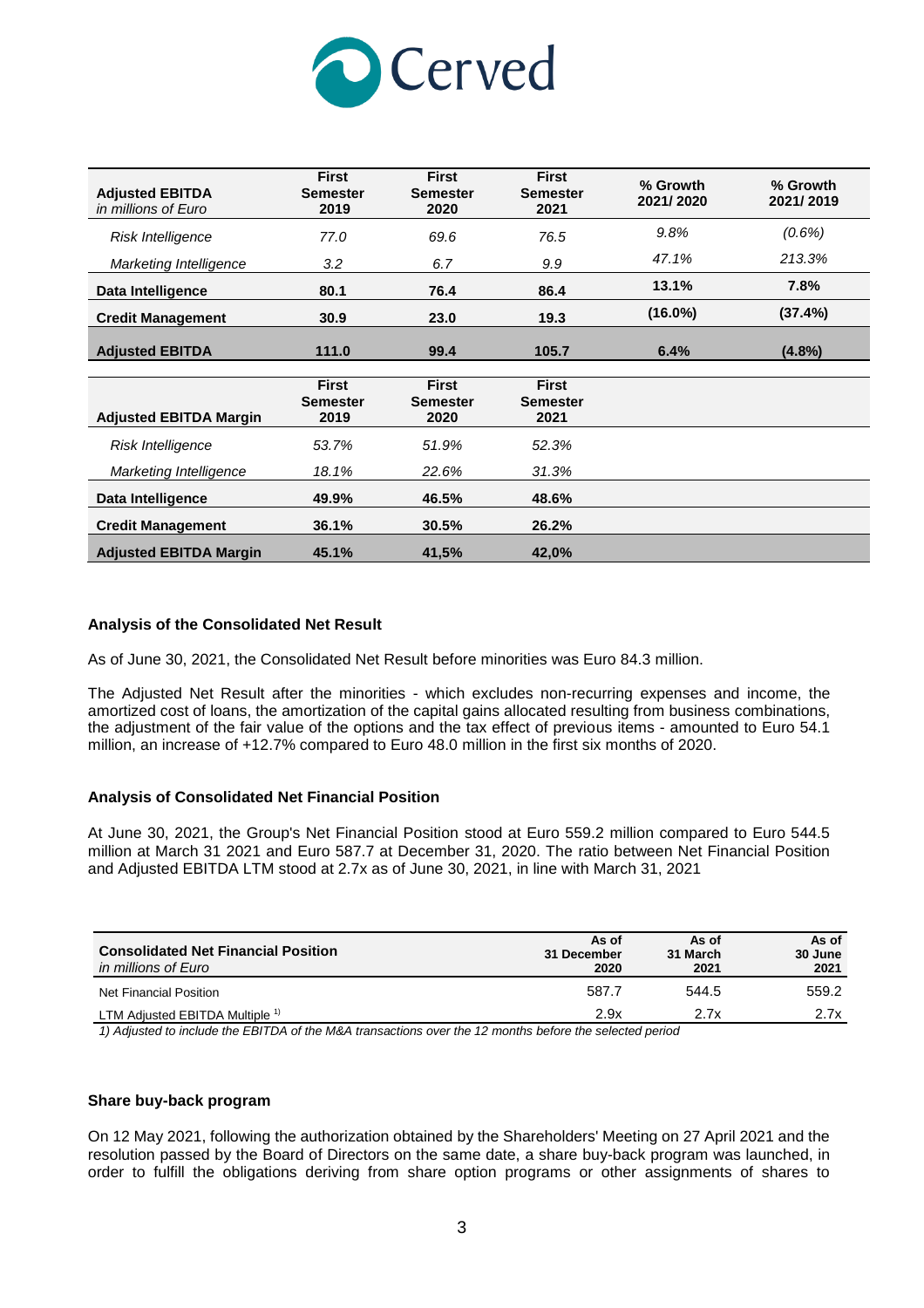

employees or members of the administrative or supervisory bodies of the Company or of subsidiaries or associates.

Specifically, the program is functional to fulfill the obligations deriving from the "Performance Share Plan 2022- 2024" approved by the Shareholders' Meeting on April 16, 2019 and addressed to the management and directors of the Company and the Cerved Group and described below. In the period from 12 May to 30 June 2021, n. 1,515,609 Shares of Cerved Group S.p.A., the maximum number envisaged by the program, for an equivalent value of Euro 14.8 million, have been purchased. Complete information on the share buy-back program is available to the public at [https://company.cerved.com/en/buy-back-0.](https://company.cerved.com/en/buy-back-0)

As of June 30, 2021, the company holds 1,515,609 treasury shares for a value of Euro 14,825 thousand.

## **Information on the Covid-19 phenomenon**

As indicated in the CONSOB Notice no. 6/20 of 9 April 2020 and in the Consob Notice no. 1/21 of February 16, 2021, with reference to the impacts of the COVID-19 pandemic, it should be noted that the strong reduction in infections and deaths recorded in recent months, favored by the successful outcome of the vaccination campaign, has allowed the reopening of many sectors hit hard by the pandemic and is gradually bringing the economy closer to a normal situation.

This has led to an upward revision of expectations on the rebound of the Italian economy. However, some uncertainties remain, first of all linked to the potential impact of the delta variant, which in the United Kingdom is affecting the younger part of the population, not yet vaccinated.

A rapid and effective application of the National Recovery and Resilience Plan ("PNRR"), capable of stimulating growth and productivity, will be decisive for a lasting recovery of the Italian economy.

As regards the Cerved Group, it is recalled that:

(i) as of June 30, 2021, no impairment indicators emerged compared to those that had led to the preparation of the impairment test on the economic and financial situation at December 31, 2020; (ii) in light of the results realized as of 30 June 2021, it was not deemed necessary to update the impairment test.

## **Public tender offer**

On 8 March 2021 Castor S.r.l. with sole shareholder, communicated that on the same date it had taken the decision to promote a voluntary public offer concerning all the ordinary shares of Cerved Group SpA, including the treasury shares directly or indirectly held, from time to time, of Cerved Group SpA, pursuant to and by effect of art. 102, paragraph 1, of the Legislative Decree n. 58 of 24 February 1998, as subsequently amended (the "TUF"), as well as art. 37 of the regulation adopted by Consob with resolution no. 11971 of 14 May 1999, as subsequently amended (the "Issuers' Regulation").

On 15 July 2021, the Board of Directors of Cerved Group S.p.A. unanimously approved the press release drawn up pursuant to art. 103, paragraphs 3 and 3-bis, of Legislative Decree 58/1998 and art. 39 of the Issuers' Regulations, relating to the offer (the "Issuer's Statement"). In particular, the Board of Directors, after careful evaluation of the available documentation, considers that the unsolicited voluntary public tender offer is not adequate for the shareholders of Cerved Group.

Further documentation is available on the Cerved Group S.p.A. website at http://company.cerved.com, "Investor Relations & Sustainability (ESG)" section, "Tender Offer" area, as well as in the Half-Year Financial Report at 30 June 2021.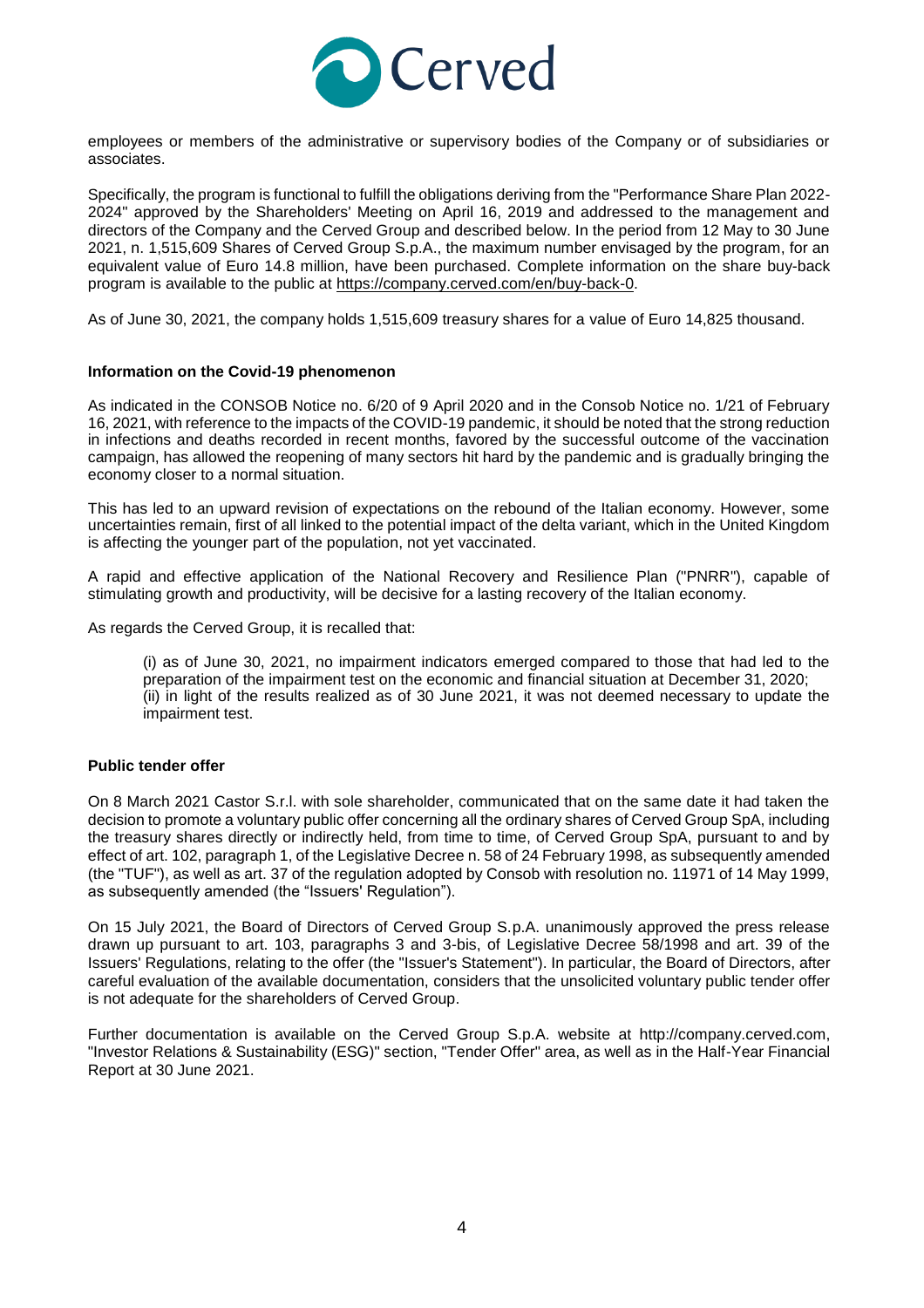

### **Business Outlook and expectations for the Group's economic and financial performance**

At present and in light of the results achieved up to 30 June 2021, trends in the current year are expected to be in line with the targets of the 2021-2023 Business Plan.

#### **Conference call to comment results as of 30 June 2021**

The conference call with institutional investors and financial analysts to comment the results as of 30 June 2021 will take place this afternoon, 29 July 2021, at 17:30 (Milan time). For further details visit the website of the Company (http://company.cerved.com, Investor Relations section, Financial Calendar area). The presentation of the results and the transcript of the conference call will be made available on the company's website (http://company.cerved.com, Investor Relations section, Presentations area).

According to paragraph 2 of Article 154-*bis* of the TUF, the Executive appointed to draft corporate accounts, Ms. Francesca Perulli, stated that the accounting information herein contained tallies with the company's documentary evidence, ledgers and accounts.

\*\*\*

\*\*\*

*Cerved helps companies, banks, institutions and individuals to protect themselves from risk and grow in a sustainable way. Thanks to a unique wealth of data and analytics, it provides clients with digital and artificial intelligence services and platforms to manage risk and support data-driven growth, also involving customised consultancy solutions. Through Cerved Credit Management it helps the financial and real system to dispose of and recover impaired loans. Cerved Rating Agency, one of Europe's leading rating agencies, operates within the group.*

\*\*\*

#### **Contact information:**

Cerved Group S.p.A. Investor Relations Pietro Maser[a ir@cerved.com](mailto:ir@cerved.com)

Press office: Close To Media Luca Manzato (+39 335 8484706[\) luca.manzato@closetomedia.it](mailto:luca.manzato@closetomedia.it) Nicola Guglielmi (+39 366 6190711) [nicola.guglielmi@closetomedia.it](mailto:nicola.guglielmi@closetomedia.it)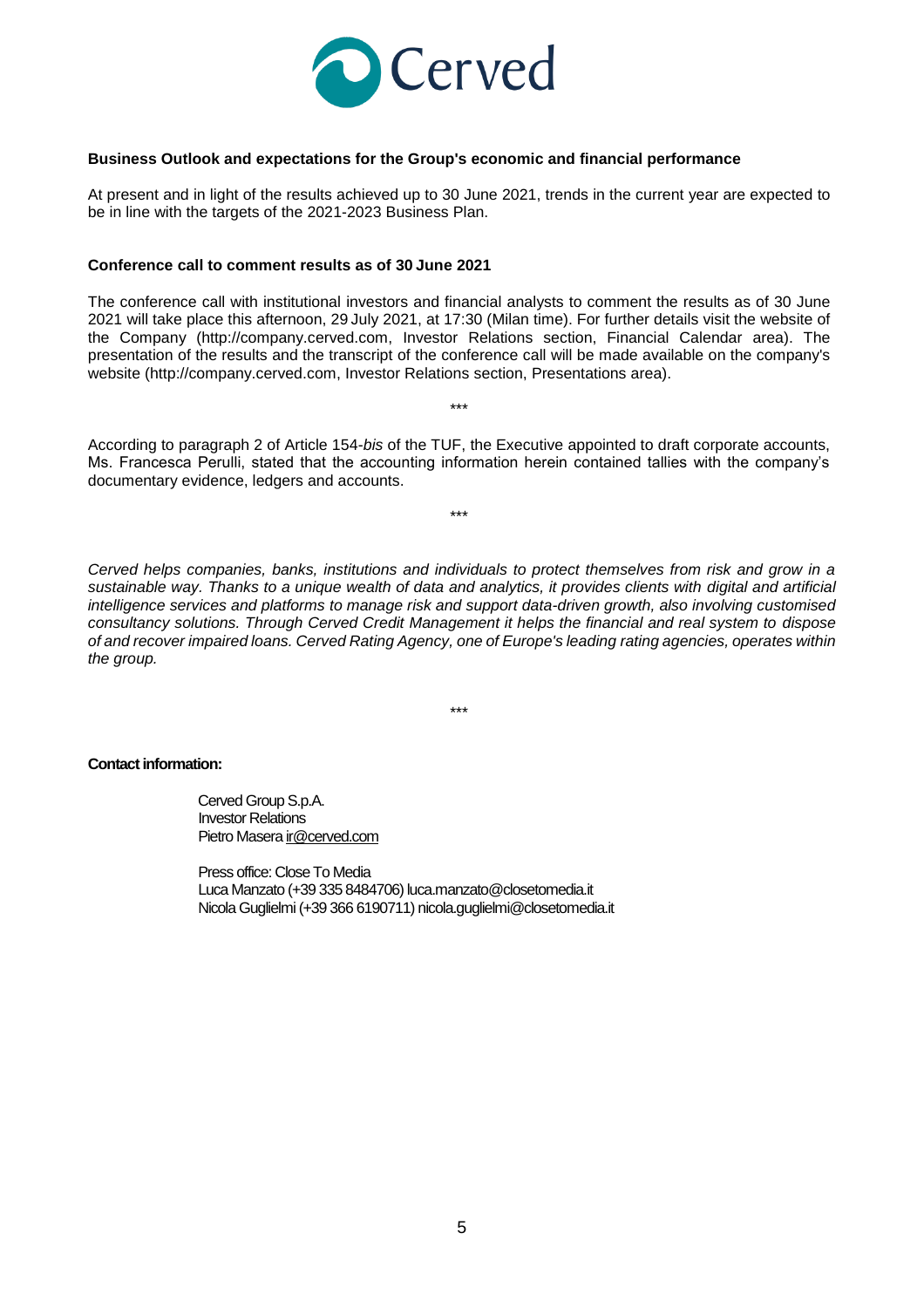

# **RECLASSIFIED INCOME STATEMENT**

| (in millions of Euro)                        | As of 30 June<br>2020 | As of 30 June<br>2021 | % Growth  |
|----------------------------------------------|-----------------------|-----------------------|-----------|
| <b>Revenues</b>                              | 239.7                 | 251.7                 | 5.0%      |
| Cost of raw material and other materials     | $-0.3$                | $-0.3$                | $-16.1%$  |
| Cost of services                             | $-60.1$               | $-63.2$               | 5.1%      |
| Personnel costs                              | $-72.6$               | $-77.2$               | 6.4%      |
| Other operating costs                        | $-3.4$                | $-3.5$                | 1.1%      |
| Impairment of receivables and other accruals | $-3.9$                | $-1.8$                | $-53.2%$  |
| <b>Total operating costs</b>                 | $-140.3$              | $-145.9$              | 4.0%      |
| <b>Adjusted EBITDA</b>                       | 99.4                  | 105.7                 | 6.4%      |
| Performance Share Plan                       | $-0.3$                | $-2.3$                | 827.6%    |
| <b>EBITDA</b>                                | 99.1                  | 103.4                 | 4.3%      |
| Depreciation & amortization                  | $-19.9$               | $-18.3$               | $-7.9%$   |
| <b>PPA Amortization</b>                      | $-21.8$               | $-18.9$               | $-13.2%$  |
| Operating profit before non recurring items  | 57.4                  | 66.2                  | 15.2%     |
| Non recurring items                          | $-14.2$               | $-4.7$                | $-67.0%$  |
| <b>Operating profit</b>                      | 43.2                  | 61.5                  | 42.2%     |
| Interest expenses on facilities & Bond       | $-6.4$                | $-6.9$                | 8.8%      |
| Other net financial (recurring)              | 9.0                   | $-14.1$               | $-256.8%$ |
| Net financial (non-recurring)                | $-15.8$               | 0.0                   | $-100%$   |
| Income tax expense                           | $-10.5$               | 43.9                  | $-516.6%$ |
| of which Non recurring income tax expense    | 0.0                   | 0.0                   |           |
| Net Income pre minorities                    | 19.6                  | 84.3                  | 331.1%    |
| Net Income post minorities                   | 18.0                  | 83.7                  | 363.7%    |
| <b>Adjusted Net Income pre minorities</b>    | 50.7                  | 55.4                  | 9.3%      |
| <b>Adjusted Net Income post minorities</b>   | 48.0                  | 54.1                  | 12.7%     |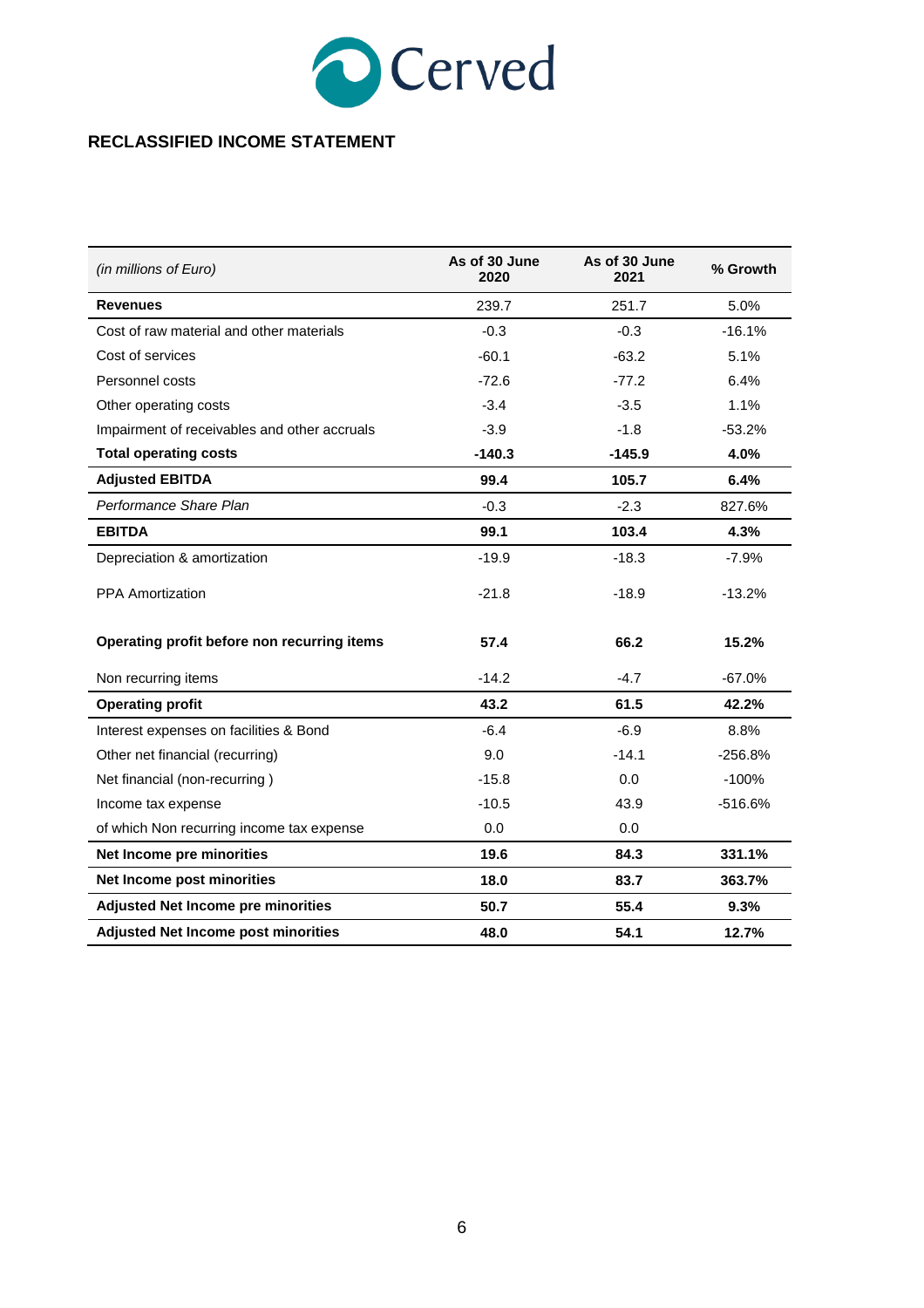

# **RECLASSIFIED BALANCE SHEET**

| (in millions of Euro)                | As of 30 June<br>2020 | As of 30 June<br>2021 | % Growth   |
|--------------------------------------|-----------------------|-----------------------|------------|
| Intangible assets                    | 378.7                 | 345.8                 | $-8.7%$    |
| Goodwill                             | 750.5                 | 753.2                 | 0.4%       |
| Tangible assets                      | 58.8                  | 54.5                  | $-7.4%$    |
| <b>Financial assets</b>              | 11.4                  | 12.4                  | 9.1%       |
| <b>Fixed assets</b>                  | 1,199.5               | 1,166.0               | $-2.8%$    |
| Inventories                          | 0.0                   | 0.0                   | $-100.0\%$ |
| Trade receivables                    | 217.8                 | 241.1                 | 10.7%      |
| Trade payables                       | $-47.1$               | $-42.7$               | $-9.2%$    |
| Deferred revenues - commercial costs | $-70.1$               | $-65.2$               | $-7.0%$    |
| Net working capital                  | 100.6                 | 133.1                 | 32.3%      |
| Other receivables                    | 13.0                  | 6.6                   | $-49.3%$   |
| Other payables                       | $-86.5$               | $-100.0$              | 15.6%      |
| Net corporate income tax items       | $-13.6$               | $-21.5$               | 59.0%      |
| <b>Employees Leaving Indemnity</b>   | $-16.4$               | $-18.6$               | 13.5%      |
| <b>Provisions</b>                    | $-5.0$                | $-3.1$                | $-37.9%$   |
| Net Deferred taxes                   | $-82.9$               | $-7.4$                | $-91.1%$   |
| <b>Net Invested Capital</b>          | 1,108.8               | 1,155.1               | 4.2%       |
| <b>IFRS Net Debt</b>                 | 609.0                 | 559.2                 | $-8.2%$    |
| <b>Group Equity</b>                  | 499.8                 | 595.9                 | 19.2%      |
| <b>Total Sources</b>                 | 1,108.8               | 1,155.1               | 4.2%       |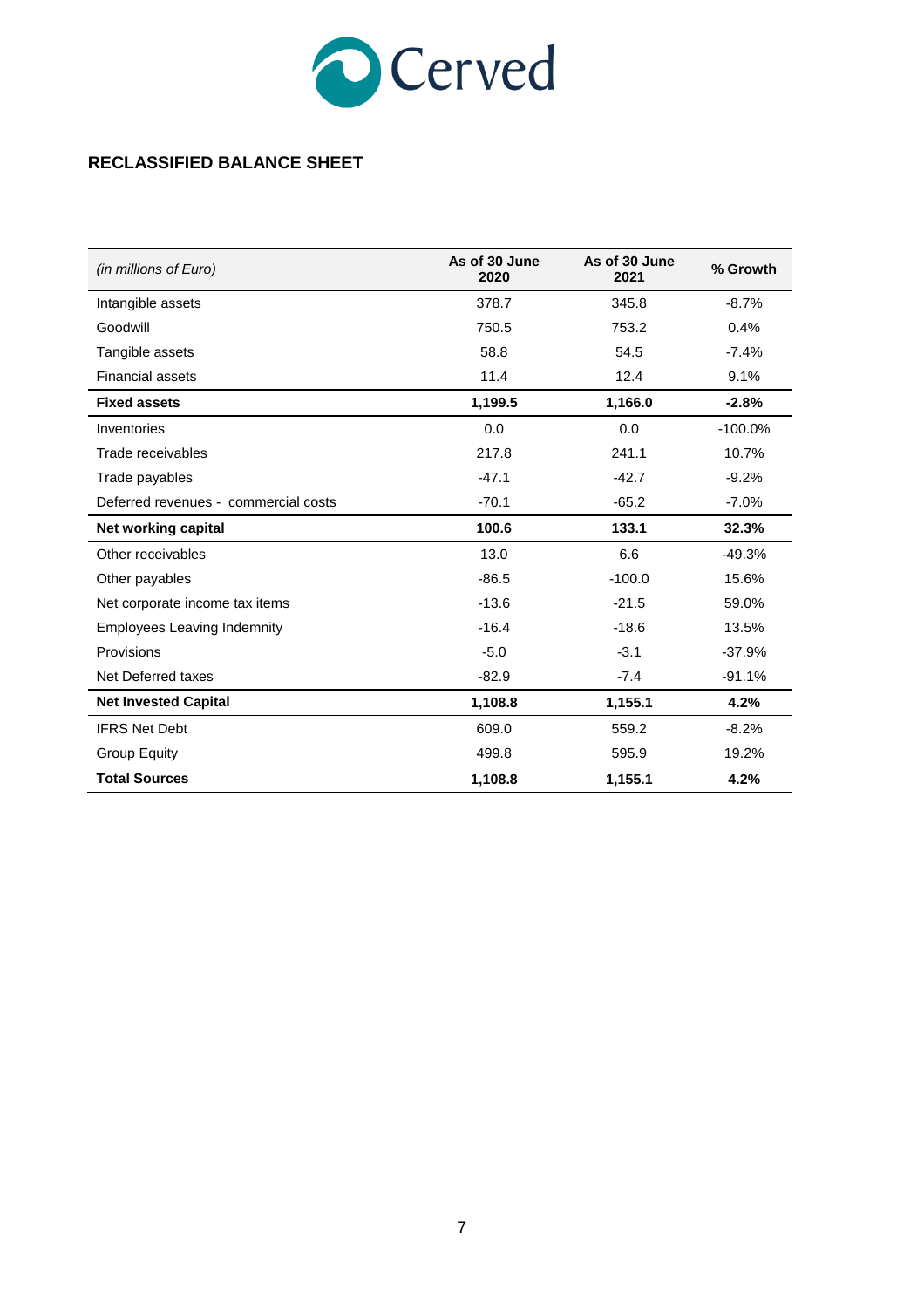

# **CASH FLOW**

| (in millions of Euro)                                                 | As of 30<br><b>June 2020</b> | As of $30$<br><b>June 2021</b> | $\%$<br>Growth |
|-----------------------------------------------------------------------|------------------------------|--------------------------------|----------------|
| <b>Adjusted EBITDA</b>                                                | 99.4                         | 105.7                          | 6.4%           |
| Net Capex                                                             | $-17.0$                      | $-16.8$                        | $-1.4%$        |
| <b>Adjusted EBITDA -Capex</b>                                         | 82.3                         | 88.9                           | 8.0%           |
| Cash change in Net Working Capital                                    | 5.2                          | 4.0                            | $-22.4%$       |
| Change in other assets / liabilities                                  | $-8.9$                       | $-5.4$                         | $-40.0%$       |
| <b>Operating Cash Flow</b>                                            | 78.6                         | 87.6                           | 11.5%          |
| Interests paid                                                        | $-8.0$                       | $-7.2$                         | $-9.8%$        |
| Cash taxes                                                            | $-35.2$                      | $-18.2$                        | $-48.4%$       |
| Non recurring items & Others                                          | $-0.4$                       | 2.3                            | $-616.8%$      |
| Cash Flow (before debt and equity movements) FREE CASH<br><b>FLOW</b> | 34.9                         | 64.5                           | 84.7%          |
| <b>Dividends</b>                                                      |                              |                                |                |
| Acquisitions / deferred payments / earnout                            | $-86.1$                      | $-25.1$                        |                |
| <b>BuyBack</b>                                                        |                              | $-14.9$                        |                |
| Cerved La Scala Loan                                                  |                              |                                |                |
| Refinancing                                                           | $-14.4$                      |                                |                |
| <b>Net Cash of the Period</b>                                         | $-65.6$                      | 24.5                           | $-137.4%$      |